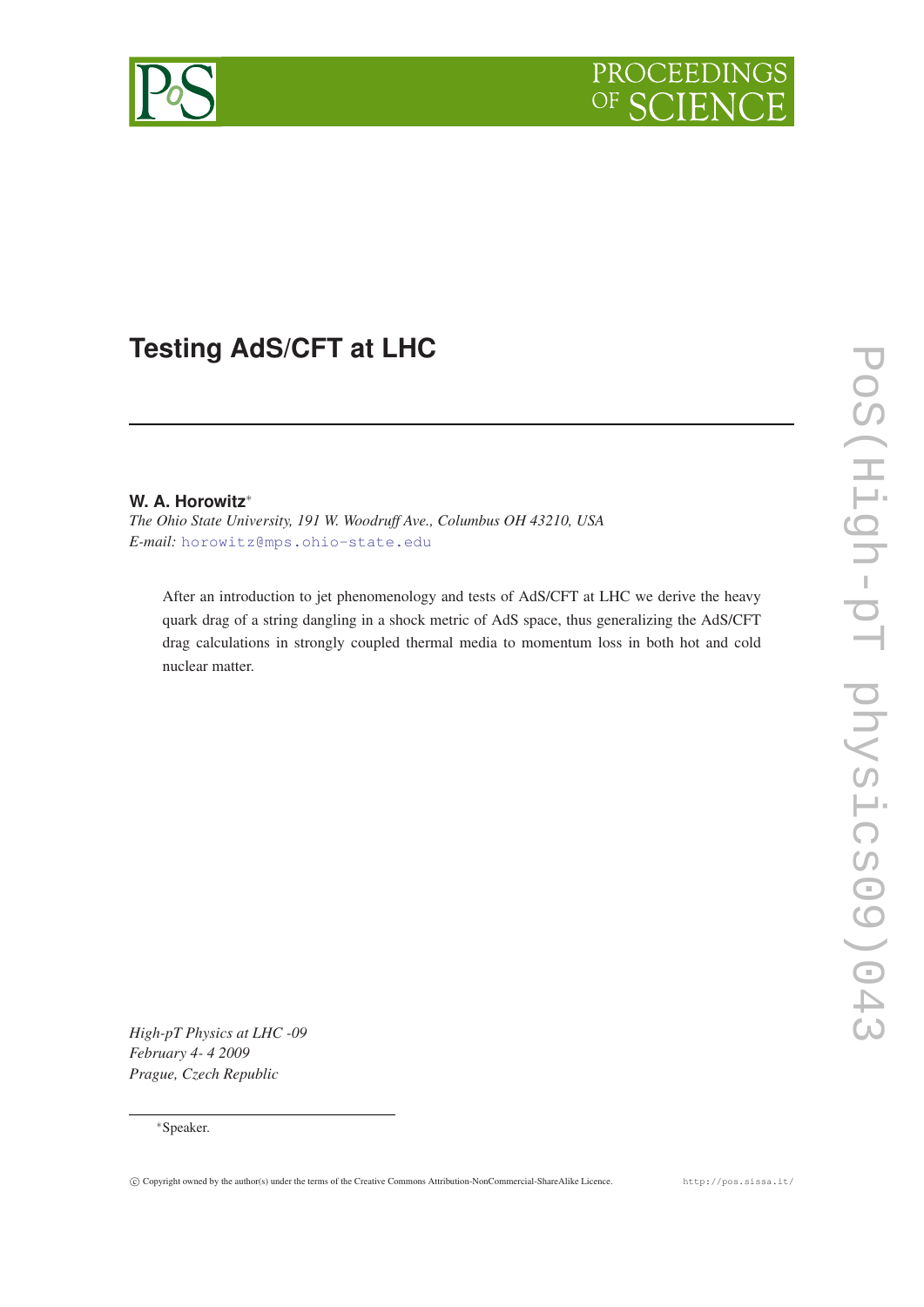#### 1. Introduction

The LHC will be a discovery machine. In particular the momentum regime opened up will usher in a new age of jet physics, which has the unique ability to probe the high- $p_T$  physics, low*p<sup>T</sup>* physics, and their mutual interaction in a bulk QGP medium. And let there be no doubt that unless jets completely disappear due to initial state effects [[1](#page-5-0)], not impossible given the recent PHENIX high- $p_T$  direct photon results [\[1\]](#page-5-0), we will be able to exploit the observed data to learn about QCD: it is useful to remember that the ideas of fragility and surface emission have been experimentally and theoretically debunked (see, e.g., [[2](#page-5-0)] and references therein).

Fragility is loosely defined as the inability to invert experimental data using theoretical models to learn about the QGP medium properties. Some early attempts at determining  $\hat{q}$  found a large range of values were consistent with data. Surface emission is loosely defined as the idea that the QGP is so opaque that only the jets produced at the outermost edge of the medium and suffer no energy loss escape. Naively one argues that if surface emission exists then fragility necessarily follows; this is not quite true as, for radiative processes, the probability of no energy loss goes as  $exp(-N_g)$ , where  $N_g$  is the average number of emitted gluons depends on the medium characteristics. Nevertheless theoretical models using more sophisticated treatments of the energy loss and nuclear geometry do not exhibit surface emission; rather jets are seen to emerge from deep within the medium. More damning are the recent statistical analyses by PHENIX which demonstrate a decided lack of fragility: current experimental error constrains the input parameter for the various theoretical models to within about 20% [\[3](#page-5-0)]. By the above argument, then, no fragility implies no surface emission.

Part of the confusion with the issue of model sensitivity may possibly stem from plotting *RAA* as a function of the input parameter on a linear-linear scale. It turns out that, to a good approximation,  $R_{AA}$  has a power law dependence (e.g., for the ASW model doubling  $\hat{q}$  approximately halves *RAA*) [[3](#page-5-0)]. On a linear-linear scale this power-law shape looks misleadingly like an asymptotic approach to a nonzero value, that it exhibits fragility. However plotting on a log-log scale makes its dependence manifest in a linear relationship.

The above arguments against fragility and surface emission used results from models based on perturbative QCD (pQCD) energy loss. And pQCD does a good job of explaining the normalization and momentum dependence of the single particle quenching as measured by  $R_{AA}(p_T)$ . However the consistency of ideal and nearly ideal hydrodynamics results with low- $p<sub>T</sub>$  data imply the QGP medium is strongly, rather than weakly coupled. Moreover no two of the four separate measurements of  $R_{AA}(p_T)$  and  $v_2(p_T)$  for pions (the decay products of light quarks and gluons) and nonphotonic electrons (the decay products of heavy quarks) can be simultaneously quantitatively described by one set of input parameters in a perturbative energy loss model.

On the other hand there are numerous instances of qualitative agreement between data and results based on the application of strong-coupling AdS/CFT techniques. Before describing these it is worth noting that in many ways at temperatures not too far above *T<sup>c</sup>* QCD does not seem too different from the  $\mathcal{N} = 4$  super Yang-Mills (SYM) theory used in AdS/CFT derivations, and the controlling coupling parameter  $\lambda = g_{YM}^2 N_c \sim 10 \gg 1$  is large. With the known differences between the "spherical cow" approximation of QCD and actual QCD in mind, AdS/CFT has successfully described: the ∼ 3/4 discrepancy between the entropy density slightly above *T<sup>c</sup>* and the Stefan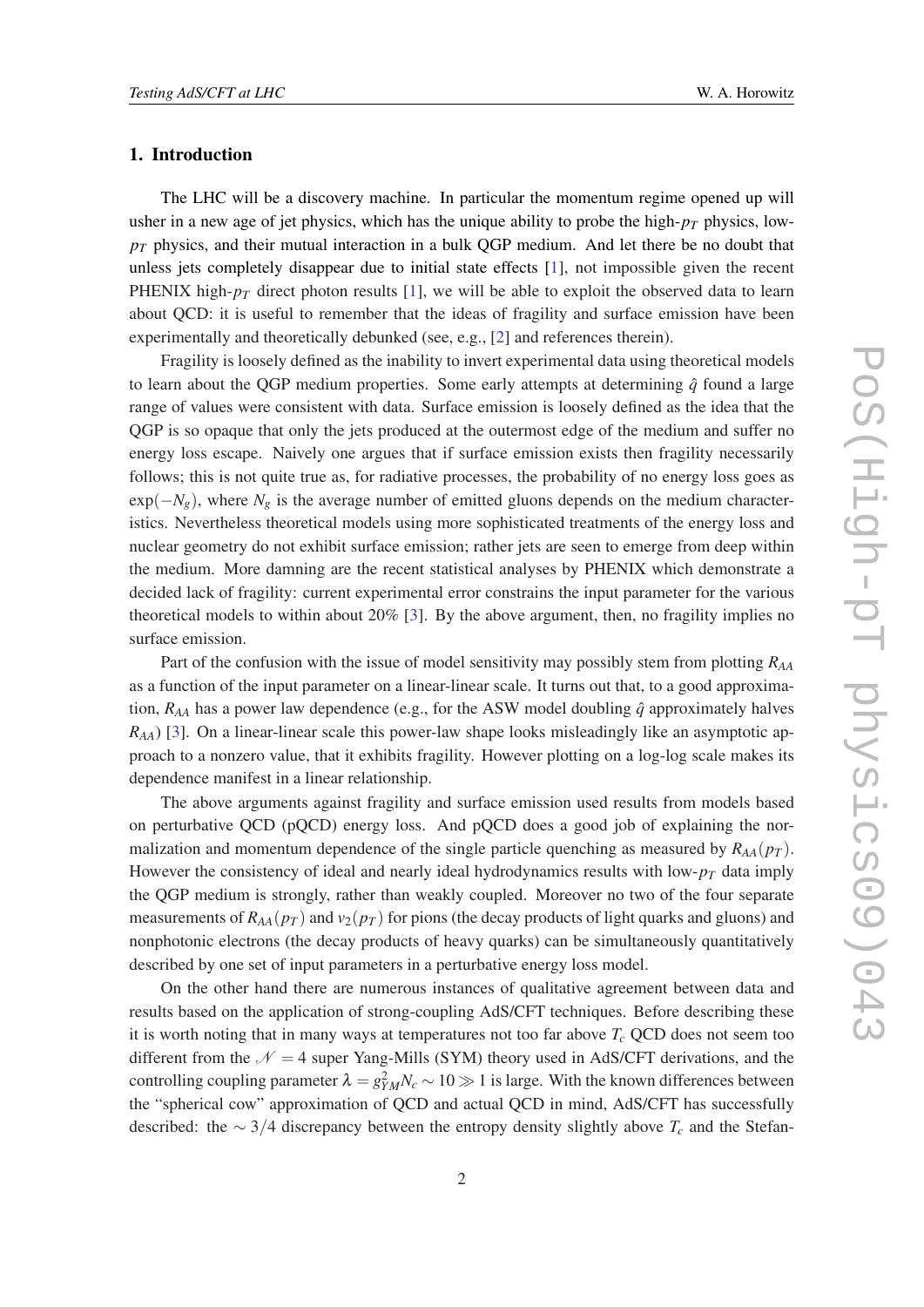<span id="page-2-0"></span>Boltzmann limit; the apparent small  $\mathcal{O}(1/10)$  value of the shear viscosity to entropy density ratio  $\eta/s$ ; the surprising suppression of nonphotonic electrons; and the conical emission pattern observed in two- and three-particle correlations (see [[4](#page-5-0)] and references therein).

The AdS/CFT correspondence has been applied to high- $p_T$  jets in a number of ways (see, e.g., [[4](#page-5-0)] and references therein). One of these approximates a heavy quark as a string dangling in the fifth dimension, *z*. Previous calculations [[5](#page-5-0)] took the metric to have a black hole; the location of *zH*, its event horizon, is related to the temperature of the thermalized medium through which the heavy quark propagates. In [\[6](#page-5-0)] the momentum dependence of the double ratio of charm to bottom *RAA* was proposed as a robust test of the dominant heavy quark energy loss mechanism at LHC: for pQCD the ratio quickly approaches a value of 1; for AdS/CFT the ratio is essentially flat, given approximately by the ratio of the charm to bottom quark masses.

Since the AdS/CFT conjecture is unproven and no dual to QCD yet exists it is difficult to test and possibly falsify its application. In order to make strong conclusions from comparing results derived from AdS/CFT and experiment one needs to test the generality of its predictions. This may be done by using different field theories and alternate geometries. Here we will pursue the latter and in the process generalize the work done previously with black hole metrics. Specifically we embed the hanging string in a metric that represents a shock front medium. The drag force then depends on the physical characteristics of the shock; it turns out that one only need consider the typical momentum scale of its constituents,  $\Lambda$ . For  $\Lambda$  = √  $\overline{\pi}T$  we find exactly the same momentum loss as for a thermalized medium; since the shock can represent media for arbitrary Λ our results are valid for energy loss in both hot and cold nuclear matter.

#### 2. Shock Metric

We will consider the generalized "shock" metric

$$
ds^{2} \equiv G_{\mu\nu}dx^{\mu}dx^{\nu} = \frac{L^{2}}{z^{2}} \left[ -2dx^{+}dx^{-} + 2\mu z^{4}\theta(x^{-})dx^{-2} + dx_{\perp}^{2} + dz^{2} \right]
$$
(2.1)

$$
= \frac{L^2}{z^2} \left[ -\left(1 - \mu z^4 \theta(x^-)\right) dt^2 - 2\mu z^4 \theta(x^-) dt dx + \left(1 + \mu z^4 \theta(x^-)\right) dx^2 + dx_\perp^2 + dz^2 \right], \quad (2.2)
$$

where we have used the  $x^{-} = (x - t)/\sqrt{2}$ 2 normalization of lightcone coordinates and dropped the  $d\Omega_5^2$  standard metric of the five-sphere in AdS<sub>5</sub> × S<sup>5</sup>. Previous work used  $\mu\delta(x^-)$  as the coefficient of the *dx*−<sup>2</sup> term in Eq. (2.1) to investigate DIS and the low energy aspects of heavy ion collisions in the strongly coupled regime [\[7\]](#page-5-0).  $\mu$  represents a slightly different quantity in those papers with units GeV<sup>3</sup>, unlike GeV<sup>4</sup> here. As noted in [[8](#page-5-0)] this coefficient can be any function of  $x^-$ , and we take it  $\propto \theta(x^{-})$  to represent an incoming dense medium of nuclear matter colliding with a heavy quark in its rest frame. Usually lightcone coordinates mix time and the beam direction. This is the case when applying our model in  $p+A$  collisions; for  $A+A$  x corresponds to the direction of motion of the heavy quark in the lab frame, which is usually transverse to the beam.

We are interested in the motion of a heavy quark in the background specified by the met-ric of Eq. (2.2) (for more details on this derivation, see [\[4\]](#page-5-0)). The test string action is  $S_{NG}$  =  $- T_0 \int d\tau d\sigma \sqrt{-g}$ , where *g<sub>ab</sub>* = *G<sub>μν</sub> ∂<sub>a</sub>X<sup>µ</sup>* ∂<sub>*bX*</sub><sup>v</sup>. Varying the action yields the equations of mo- $\nabla_a P^a_\mu = 0$ , where  $P^a_\mu = \frac{\pi^a_\mu}{\sqrt{-g}} = -T_0 G_{\mu\nu} \partial^a X^\nu$ , and where  $\nabla_a$  is the covariant derivative with respect to the induced metric, *gab*.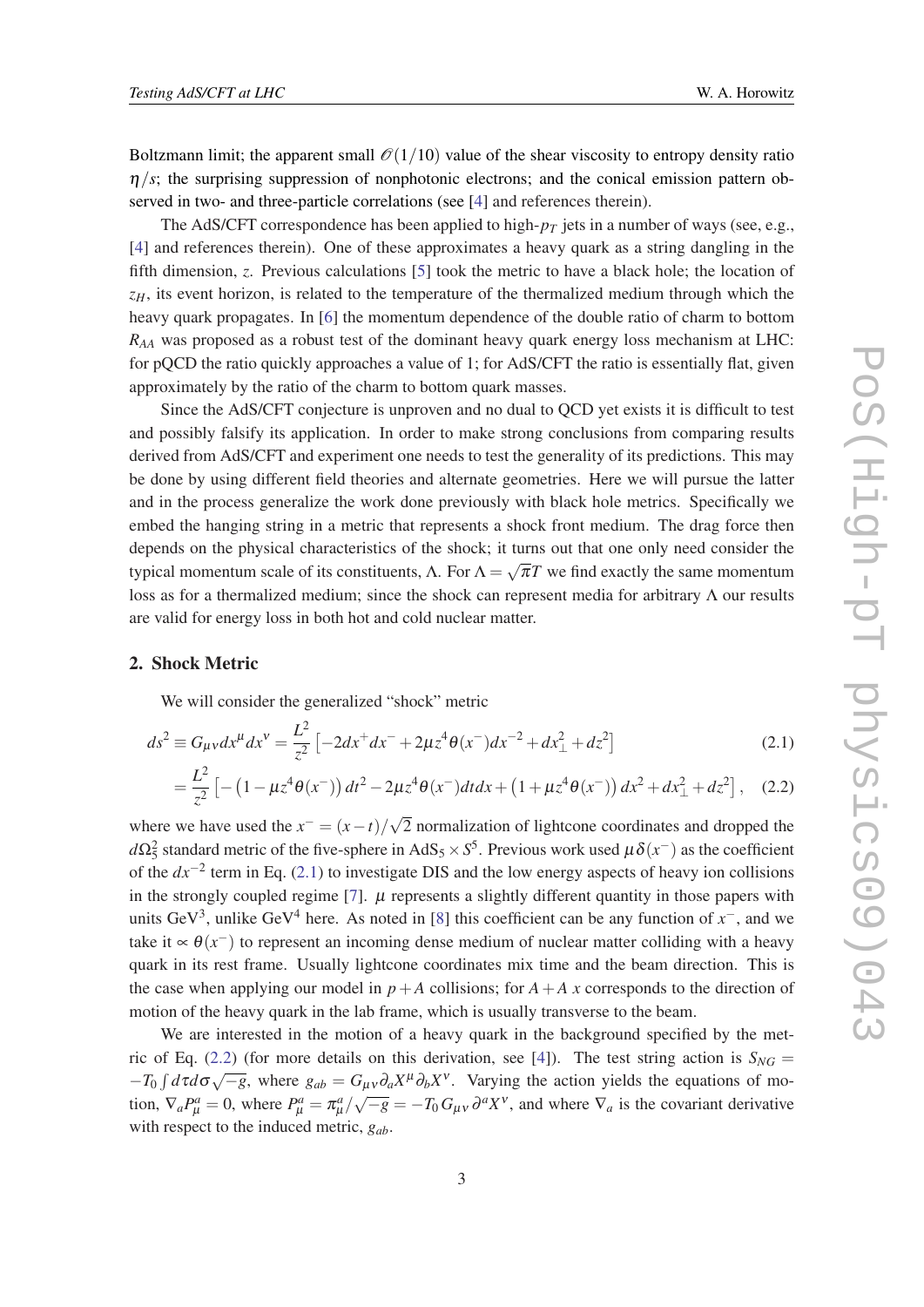<span id="page-3-0"></span> $X^{\mu}(\sigma^a)$  maps into the spacetime coordinates; choosing the static gauge,  $\sigma^a = (t, z)$ . Assuming an asymptotic static solution  $X^{\mu}(\sigma^a) = \xi(z)$  in a metric for which the shock exists over all space and time, the induced metric becomes time-independent. The equations of motion reduce to  $\frac{\partial \xi'}{\partial z} = 0$ . Solving these for ξ', with integration constant *C*, yields  $\xi'(z) =$  $\pm Cz^2\sqrt{((1-\mu z^4)/(1-C^2z^4)})$ . There are two cases to consider for a string hanging from  $z = 0$  to *z* = ∞ (solutions that turn around are considered in [\[4\]](#page-5-0)): *C* = 0 and *C*  $\neq$  0. For *C*  $\neq$  0, the constant of integration is fixed by considering the signs of the numerator and denominator inside the radical as a function of *z*: for small *z* both are positive; for large *z* both are negative. To avoid imaginary solutions, the numerator and denominator must change signs at precisely the same value of *z*; thus  $C = \sqrt{\mu}$ . This leads to

$$
\xi(z) = x_0 \pm \frac{\sqrt{\mu}}{3} z^3.
$$
 (2.3)

It is interesting to note that the near-boundary expansion of the static quark solution for the black hole metric (with horizon at  $z = z_h$ ) is  $x(t, z) \approx x_0 \pm z^3/(3z_h^2) + vt$ . For  $C = 0$ ,  $\xi = x_0$ : the string hangs straight down. Plugging this back into the action yields  $S = -T_0 \int dt \int_{z_M}^{\infty} dz \sqrt{(1 - \mu z^4)} / z^2$ . The IR part of the *z* integration gives the action an infinite imaginary part, and we interpret this as an infinitely unstable state that would immediately decay into the physical trailing string solution.

### 3. Momentum Loss

The drag force on the heavy quark in the SYM theory corresponds to the momentum flow from the direction of heavy quark propagation down the string, i.e.,  $dp/dt = -\pi_x^1$ .  $\pi_\mu^a$  are the canonical momenta:

$$
\begin{pmatrix} \pi_t^0 \\ \pi_x^0 \\ \pi_z^0 \end{pmatrix} = \frac{T_0 L^4}{z^4 \sqrt{-g}} \begin{pmatrix} -1 - x^2 + \mu z^4 (1 - \dot{x}) \\ \dot{x} - \mu z^4 (1 - \dot{x}) \\ -x' (\dot{x} - \mu z^4 (1 - \dot{x})) \end{pmatrix}; \begin{pmatrix} \pi_t^1 \\ \pi_x^1 \\ \pi_z^1 \end{pmatrix} = \frac{T_0 L^4}{z^4 \sqrt{-g}} \begin{pmatrix} \dot{x}x' \\ -x' \\ -1 + \dot{x}^2 + \mu z^4 (1 - \dot{x})^2 \end{pmatrix}.
$$
\n(3.1)

The "momentum change" of our heavy quark solution given by Eq. (2.3), where momentum change is in quotation marks as the quark is held static, is then  $dp/dt = -\pi_x^1 = 2\pi \sqrt{(\lambda \mu)}$ .

These derivations were made in the quark's rest frame; the above momentum loss is not that measured in the lab frame, the rest frame of the shock. While the shock of the metric formally propagates at the speed of light, we think of it as an approximation to a medium slightly off the lightcone. Then its rest frame is well defined, and we can relate  $\mu$  to its properties via the holographic renormalization proceedure.

Following [[7](#page-5-0)], we assume the medium is made up of  $N_c^2$  valence gluons of the  $\mathcal{N} = 4$  SYM fields. If in the rest frame of the medium the particles are isotropically distributed with a typical momentum of order  $\Lambda$ —with associated inter-particle spacing of order  $1/\Lambda$ —then the 00 component of the stress-energy tensor in the rest frame of the shock is  $\langle T'_{00} \rangle \sim N_c^2 \Lambda^4$ , where primes denote quantities in the rest frame of the medium and proportionality is up to a constant numerical factor depending on the precise nuclear medium we choose to model. Changing into lightcone coordinates and boosting into the rest frame of the heavy quark yields  $\langle T_{--} \rangle = N_c^2 \Lambda^4 \gamma^2 = N_c^2 \Lambda^4 (p'/M)^2$ , where we assumed ultrarelativistic motion for the heavy quark in the medium rest frame,  $p' \simeq M\gamma$ .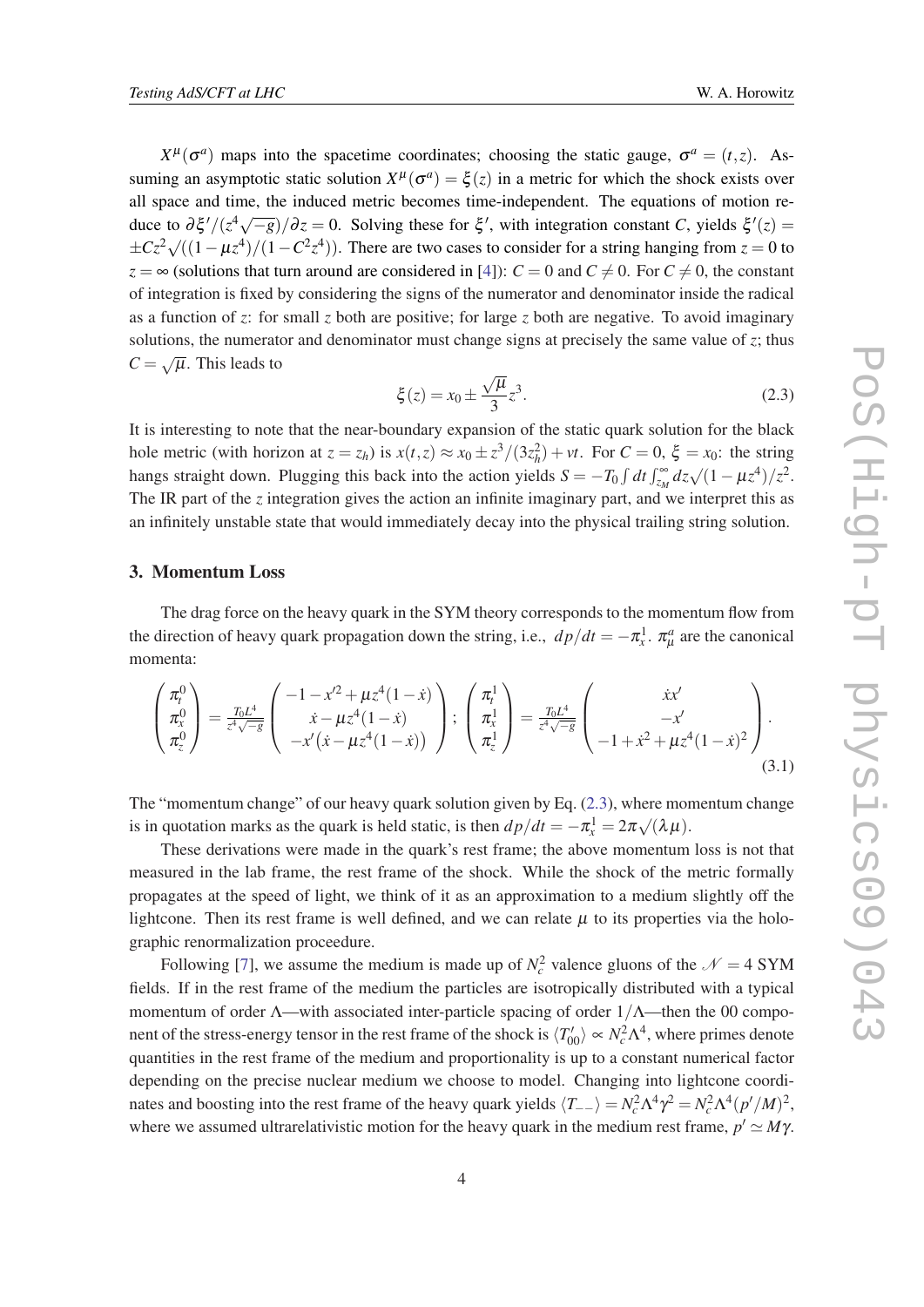Comparing this with the EM tensor we read off  $\mu = \pi^2 \Lambda^4 (p'/M)^2$ . We now need to find the relation between  $dp/dt$  and  $dp'/dt'$ .

To do so note that  $dp/dt$  is the 3-vector component of the force 4-vector in the quark rest frame,  $f^x \equiv dp/d\tau = dp/dt$ . One sees that  $\pi_t^1 = 0$  ( $f^t = 0$ ), and the 4-force boosted into the shock rest frame is  $f^{tx} = -\gamma f^{x} = -\gamma dp/dt$ , where the negative sign comes from boosting into a frame moving in the opposite direction. From the definition of the 4-force we also know that in this frame  $f'^{x} \equiv dp'/d\tau = \gamma dp'/dt'$ . Therefore  $dp/dt = -dp'/dt'$ . This leads us to our main result:

$$
\frac{dp'}{dt'} = -\frac{\sqrt{\lambda}}{2} \frac{\Lambda^2}{M_q} p'.\tag{3.2}
$$

Should we take the typical momentum to be  $\Lambda =$ √ ntum to be  $\Lambda = \sqrt{\pi}T$  then our result exactly reproduces that of the black hole metric,  $dp'/dt' = -\pi \sqrt{\lambda} T^2 p'/(2M_q)$  [[5](#page-5-0)]. This makes sense because if one infinitely boosts the standard black hole metric while keeping  $\gamma^2 / z_h^4$  fixed<sup>1</sup> the shock metric, Eq. ([2.2](#page-2-0)), is recovered with  $\mu = \pi^4 \gamma^2 T^4$ .

#### 4. Speed Limit of Applicability

As shown in [[5](#page-5-0)], there are limits to the applicability of the heavy quark drag calculations in a black hole metric. Reality of the point particle action in 5 bulk dimensions in the AdS BH metric with the horizon at  $z = z_h$  requires that  $\sqrt{-G_{\mu\nu} (dx^{\mu}/d\tau) (dx^{\nu}/d\tau)} = \sqrt{(1 - (z/z_h)^4)/z^2 - v^2/z^2}$ be real. Then  $v^2 < 1 - (z/z_h)^4$  leading to  $\gamma < (z_h/z_l)^2 < (z_h/z_M)^2$ . While the metric, Eq. ([2.2\)](#page-2-0), does not support an event horizon, reality of the point particle action still yields an asymmetric, *z*-dependent result for the local speed of light; to wit, in the rest frame of the heavy quark ( $\mu z^4$  − 1)/( $\mu z^4 + 1$ ) ≤ *v* ≤ 1. At the boundary, *z* = 0, the usual Minkowski speed of light limit, −1 ≤ *v* ≤ 1, is recovered. Motion at the stack of D3 color branes (at  $z = \infty$ ) is restricted to the speed of light in the direction of the shock medium motion. In a similar way one finds that reality of the Nambu-Goto action requires the velocity of the string at  $z = \infty$  to be  $+1$ .

The speed limit creates an argument against the reversed trailing string solution (given by the RHS of Eq. [\(2.3\)](#page-3-0) taken with a minus sign). The only classical fluctuations with non-zero velocity supported by the time-reversed static string solution are those that, at  $z = \infty$ , give motion at the speed of light in the direction of the shock motion, i.e., towards the physical trailing string solution (given by Eq. [\(2.3\)](#page-3-0) with the plus sign on the right hand side).

Plugging  $v = 0$  for our static quark into the above speed limit gives us the bound for this calculation  $\mu z_M^4 \leq 1$ , where  $z_M = \sqrt{\lambda}/(2\pi M_q)$  is found by integrating out the *z* coordinate in the string action and demanding its equality to the point particle action of a quark of mass  $M_q$ . For  $\mu = \pi^2 \Lambda^4 \gamma^2$ , along with  $\Lambda =$ √  $\overline{\pi}T$ , we obtain

$$
\gamma \le \frac{4\pi M_q^2}{\lambda \Lambda^2} = \frac{4M_q^2}{\lambda T^2} \tag{4.1}
$$

The speed limit in this geometry is therefore identical to that for the BH metric [[5](#page-5-0)].

<sup>&</sup>lt;sup>1</sup>We wish to thank Alberto Guijosa for pointing out this boosting procedure.